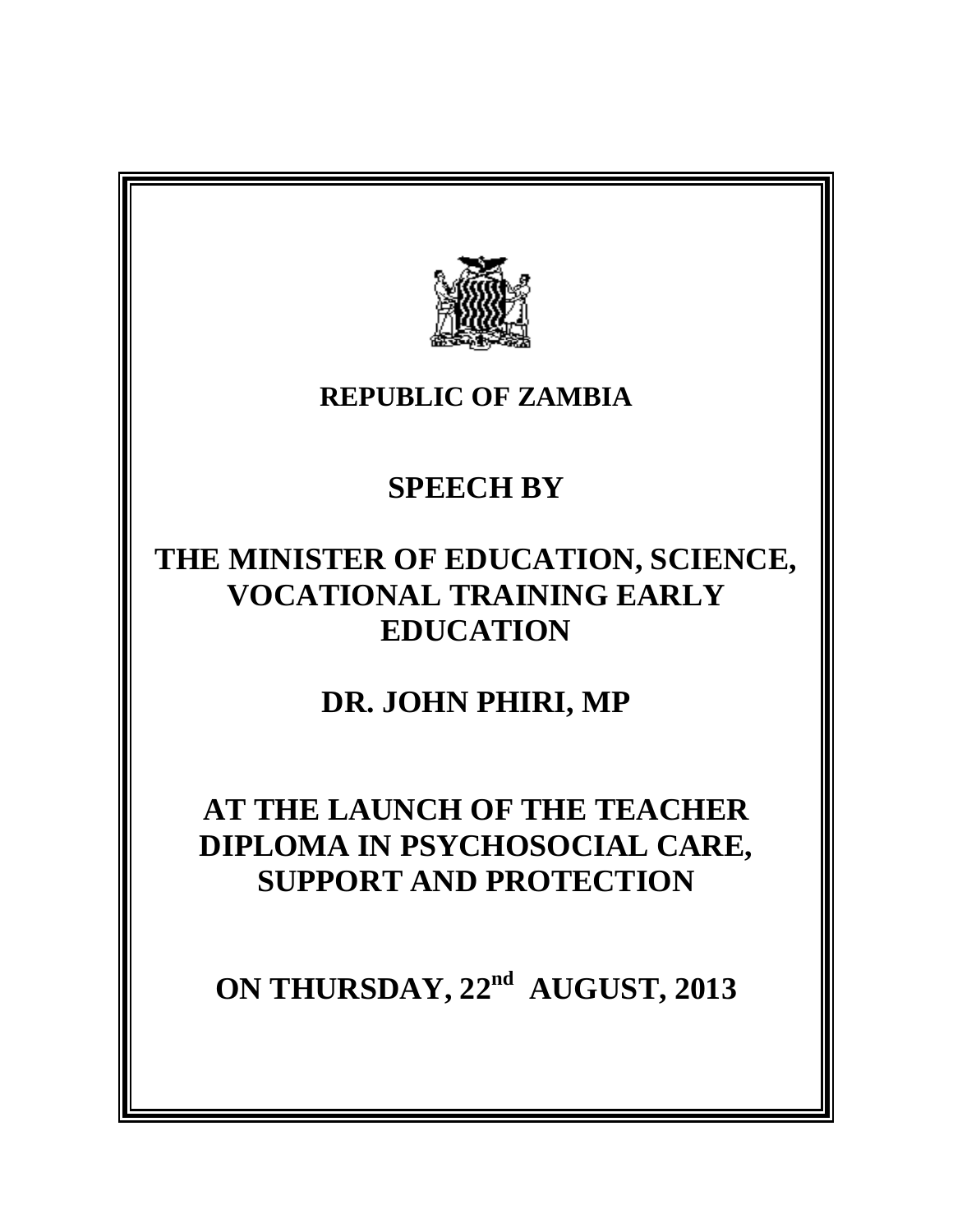- THE PERMANENT SECRETARY AND OTHER SENIOR GOVERNMENT OFFICIALS
- THE CHIEF EXECUTIVEOFFICER FOR REGIONAL PSYCHOSOCIAL SUPPORT INITIAVE (REPSSI)
- THE PRINCIPAL CHALIMBANA UNIVERSITY
- THE PRINCIPAL CHIPATA COLLEGE OF EDUCATION
- THE PRINCIPAL MONGU COLLEGE OF EDUCATION
- THE REPSSI TECHNICAL STAFF ZAMBIA COUNTRY **OFFICE**
- REPRESENTATIVES OF OTHER ORGANISATIONS AND INSTITUTIONS PRESENT
- DISTINGUISHED LADIES AND GENTLEMEN.

I AM VERY PROUD TO DAY AND FEEL VERY HONOURED TO BE ABLE TO LAUNCH THE FIRST EVER DIPLOMA COURSE IN PSYCHOSOCIAL CARE, SUPPORT AND PROTECTION FOR OUR TEACHERS.

THIS IS THE FIRST NOT JUST IN ZAMBIA BUT THE REGION IF NOT THE WORLD, THUS MY SINCERE HAPPINESS.

LADIES AND GENTLEMEN, ALLOW ME TO GIVE A BRIEF BACKGROUND TO WHY THE MINISTRY DECIDED TO DEVELOP AND INTRODUCE THIS COURSE. OUR LEARNERS ARE FACED WITH A NUMBER OF CHALLENGES WHICH RANGE FROM:

i. BEING ORPHANED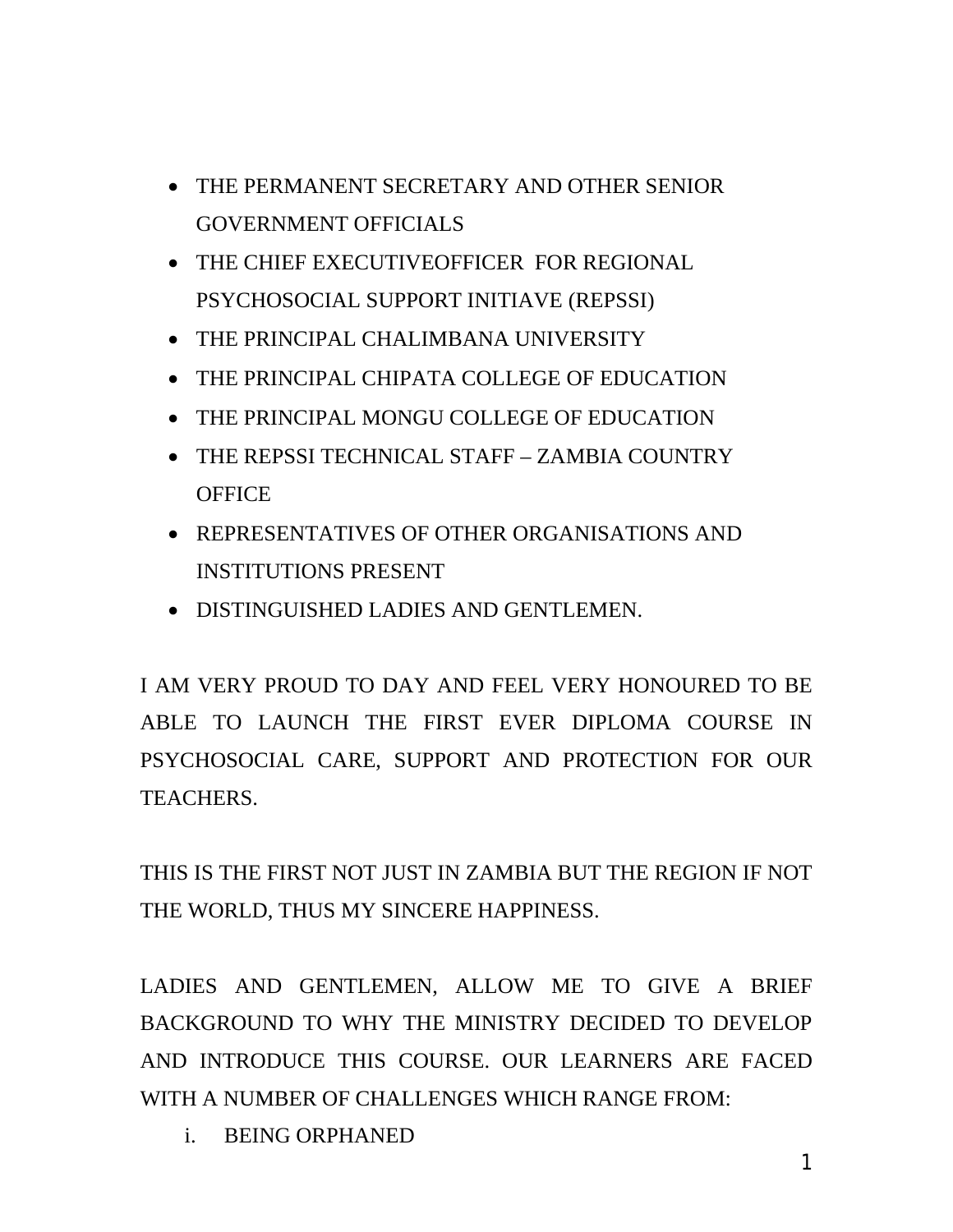- ii. HEADING HOUSEHOLDS
- iii. CARINING FOR AILING PARENTS
- iv. FACINING ALL SORTS OF ABUSE
- v. NEGLECT

THE TEACHERS HAVE EQUALLY NOT BEEN SPARED, THEY TOO ARE FACING A NUMBER OF CHALLENGES AMONG THEM;

- i. THE DISEASE BURDEN- HIV, AIDS AND OTHERS
- ii. LOSSES OF MANY KINDS TO WHICH SUPPORT IS REQUIRED
- iii. GENDER BASED ABUSE HAS EQUALLY NOT SPARED SOME OF OUR TEACHERS

ALL THESE THINGS LADIES AND GENTLEMEN HAVE A NEGATIVE EFFECT ON THE WELLBEING OF BOTH TEACHERS AND THEIR LEARNERS. IN TURN, THESE AFFECT THE ULTIMATE OUTPUT WHICH IS PERFORMANCE OF THE TEACHER, THE RETENTION, PROGRESSION AND PASS RATES OF THE LEARNERS.

WE HAVE IN RECENT PAST SEEN THAT THE PASS RATES IN MOST OF OUR SCHOOLS HAVE BEEN GOING DOWN. THESE LADIES AND GENTLEMEN CAN NOT BE BLAMED ON THE QUALITY OF TEACHING ALONE, BUT OTHER FACTORS THAT MAY BE INVISIBLE TO THE EYE OF EVERYONE. THESE FACTORS INCLUDE LEARNERS LEVELS OF WORRY, ANXIETY, FEAR, AND UNCERTAINITY OF THE FUTURE. ALL THESE THINGS REQUIRE TO BE ADDRESSED IF THE KNOWLEDGE BEING GIVEN TO SUCH CHILDREN IS TO YIELD POSITIVE RESULTS.

GOVERNMENT AND ITS STAKEHOLDERS WHO INCLUDE NGOS HAVE BEEN SUPPORTING MANY VULNERABLE AND ORPHANED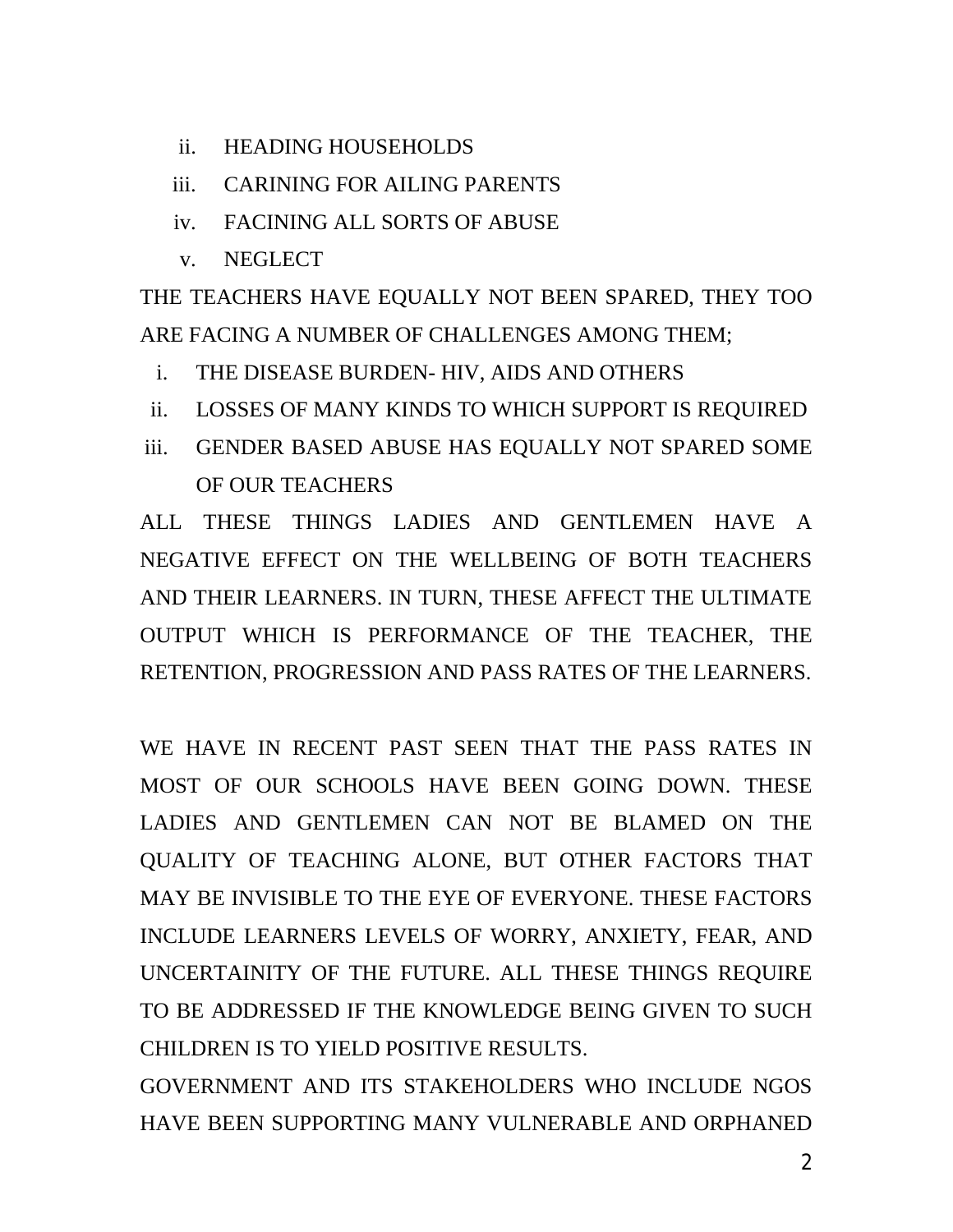CHILDREN WITH MATERIAL SCHOOL REQUISITS SUCH AS UNIFORMS, BOOKS AND FEES TO ENSURE THAT THE CHLDREN GET BACK TO SCHOOL. WHILE ALL THESE INTERVENTIONS ARE PUT IN PLACE,THE PERFORMANCE OF MANY OF THESE VULNERABLE AND ORPHANED CHILDREN CONTINUE TO BE POOR MAINLY BECAUSE THE CHILDREN HAVE MANY UNRESOLVED ISSUES WHICH OUR TEACHERS HAVE NOT BEEN ABLE TO ADDRESS FOR EFFECTIVE LEARNING TO TAKE PLACE

MY MINISTRY HAS EMBARKED ON REVIEWING POLICIES SO THAT THEY ARE STRENGTHENED TO MAKE SCHOOLS ENABLING ENVIRONMENT SUITABLE FOR NOT JUST TEACHING BUT NURTURING THEM INTO BETTER CITIZENS. WE HAVE PRIOTISED POLICIES AND GUIDELINES THAT ADDRESS HIV AND AIDS, LIFE SKILLS, CARE AND SUPPORT THROUGH SCHOOL GUIDNACE SERVICES AND PROTECTION. IF YOU LOOK CRITICALLY, ALL THESE POLICIES MAINLY FACILITATE EFFECTIVE DELIVERY OF PSYCHOSOCIAL CARE, SUPPORT AND PROTECTION TO LEARNERS AND ALSO TO THEIR TEACHERS SO AS TO COMPLEMENT THE OTHER ACCADEMIC DELIVERABLES OF EVERY SCHOOL.

IN ADDITION TO THE POLICIES, THERE ARE VERY GOOD REASONS WHY PSYCHOSOCIAL CARE, SUPPORT AND PROTECTION SHOULD BE MAINSTREAMED INTO THE SCHOOL SETTING LADIES AND GENTLEMEN. PSYCHOSOCIAL CARE,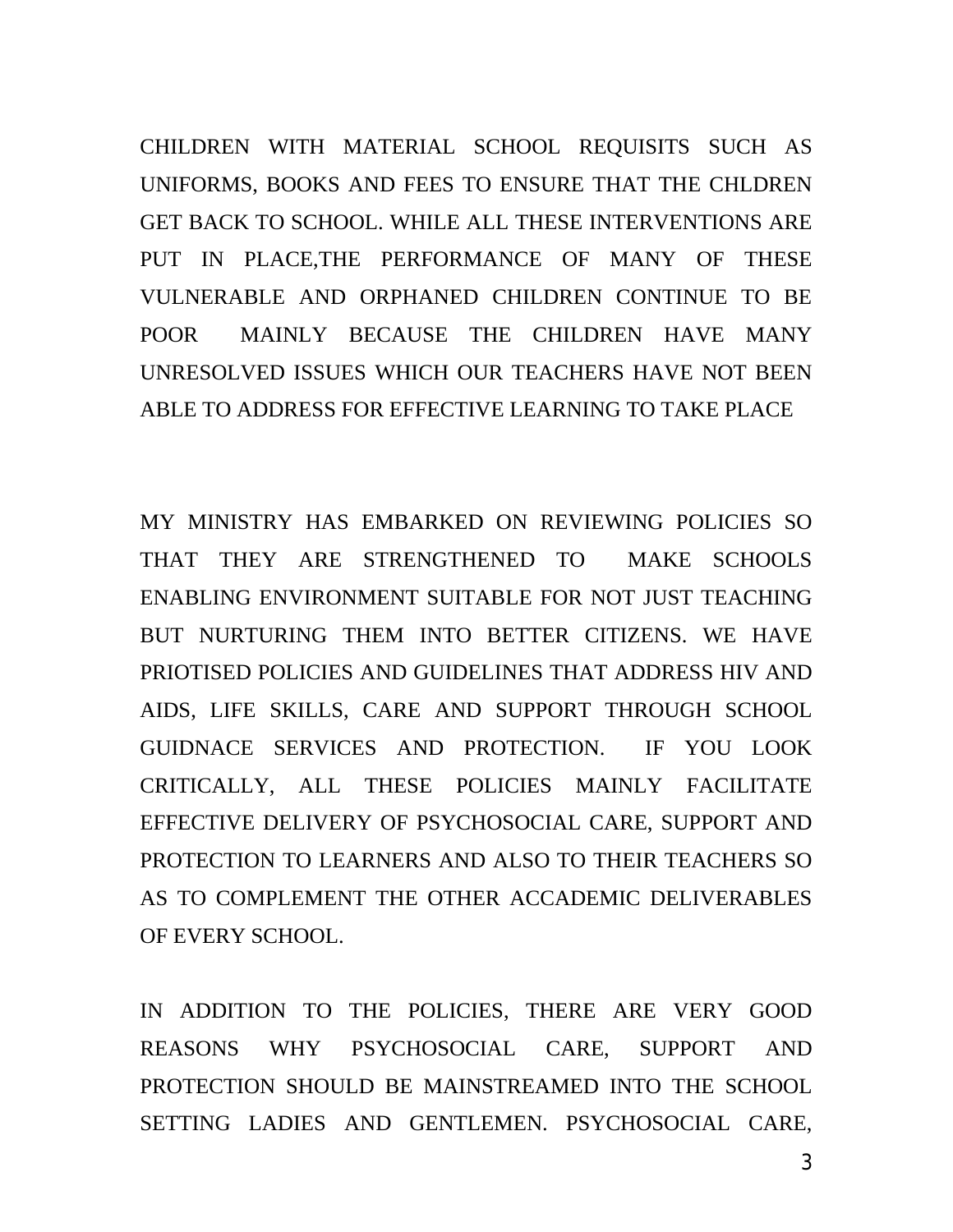SUPPORT AND PROTECTION, IS AN ESSENTIAL ASPECT OF THE EDUCATION SECTOR BECAUSE CHILDREN ARE IN SCHOOL FOR A LONG TIME OF THEIR INITIAL LIFE. CHILDREN ARE AT SCHOOL:

- i. FOR 5 OR MORE HOURS A DAY
- ii. 196 DAYS OF THE YEAR
- iii. FOR UP TO 13 YEARS

YOU THUS MAY AGREE WITH ME THAT THERE IS NO OTHER PLACE BETTER PLACED TO ADDRESS MOST OF THESE CHALLENGES THAT CHILDREN ARE FACED WITH THAN THE SCHOOL. SCHOOLS CAN FORM A PART OF THE NORMALIZATION PROCESS FOR CHILDREN WHO HAVE EXPERIENCED DISTRESS.

WE KNOW THAT GETTING A GOOD EDUCATION PROVIDES CHILDREN AND THEIR PARENTS WITH HOPE FOR A BETTER FUTURE. HOWEVER, CRITICAL TO THIS PROCESS IS THE RECOGNITION THAT SOCIAL AND EMOTIONAL LEARNING IS A KEY COMPONENT OF CHILDREN'S WELLBEING THAT TOGETHER WITH TEACHING HELPS BUILD THE WHOLE CHILD. THIS PROCESS IS BEST ACHIEVED AS A HOLISTIC PROCESS. THIS IS SOMETHING THAT SHOULD EMERGE NATURALLY WITHIN A CLASSROOM BY TEACHERS WITH REINFORCEMENT FROM THE SCHOOL ADMINISTRATION AND THE WIDE COMMUNITY.

LADIES AND GENTLEMEN, TEACHERS REQUIRE APPROPRIATE SKILLS AND KNOWLEDGE TO BE ABLE TO ADDRESS MOST OF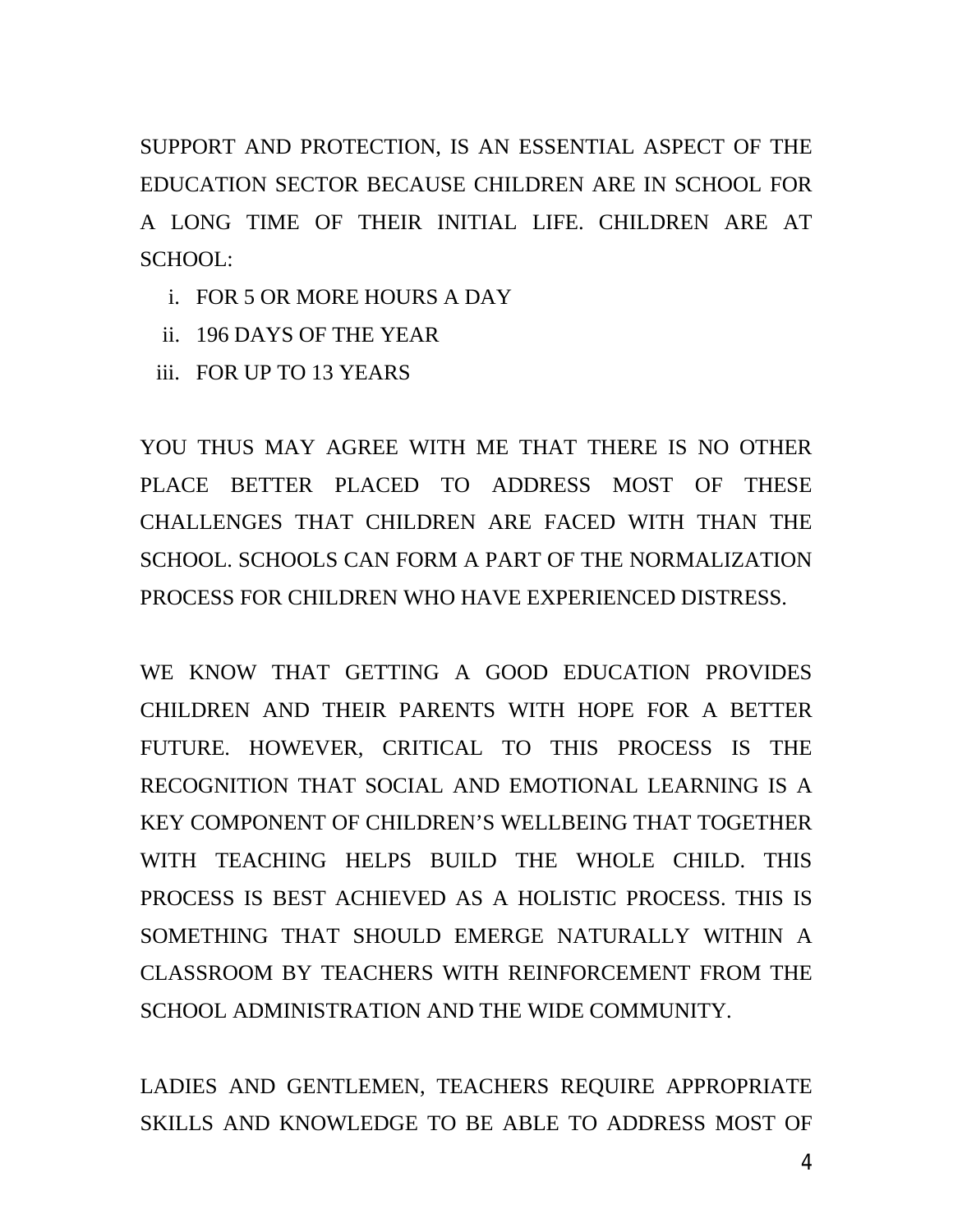THE CHALLENGES THAT FACE OUR LEARNERS TODAY. OUR LEARNERS ARE ENGAGED IN NUMBER OF VICES AMONG THEM, UNDERAGE DRINKING, RIOTOUS BEHAVIOUR, EARLY SEXUAL RELATIONSHIPS, CHILD LABOUR ACTIVITIES TO MENTION JUST A FEW ALL OF WHICH REQUIRE A TEACHER TO ADDRESS WITHIN HIS OR HER LIMITED SKILLS AND KNOWLEDGE SET.

WE REALISED THAT TEACHERS NEED SUPPORT TO MAKE THIS HAPPEN AND SO A PARTNERSHIP WITH REPSSI WAS HATCHED TO DEVELOP AND INTRODUCE THIS COURSE.

THE PARTNERSHIP BETWEEN THE MINISTRY OF EDUCATION, SCIENCE, VOCATIONAL TRAINING AND EARLY EDUCATION AND REGIONAL PSYCHOSOCIAL SUPPORT INITIAVE HAS PRODUCED THIS WORDERFUL PROGRAMME AIMED AT FACILITATINING MAINSTREAMING PSYCHOSOCIAL CARE, SUPPORT AND PROTECTION IN OUR EDUCATION SYSTEM.

THIS IS ONE OF THE MANY INITIATIVES MY MINISTRY IS EMABRKING ON TO ACHEVE THE COMMITMENTS WE HAVE MADE TO OUR PEOPLE ESPECIALLY OUR LEARNERS. MY MINISTRY IS COMMITTED TO ACHIEVING ALL THE COMMITMENTS- THE EDUCATION FOR ALL, MILLENIUM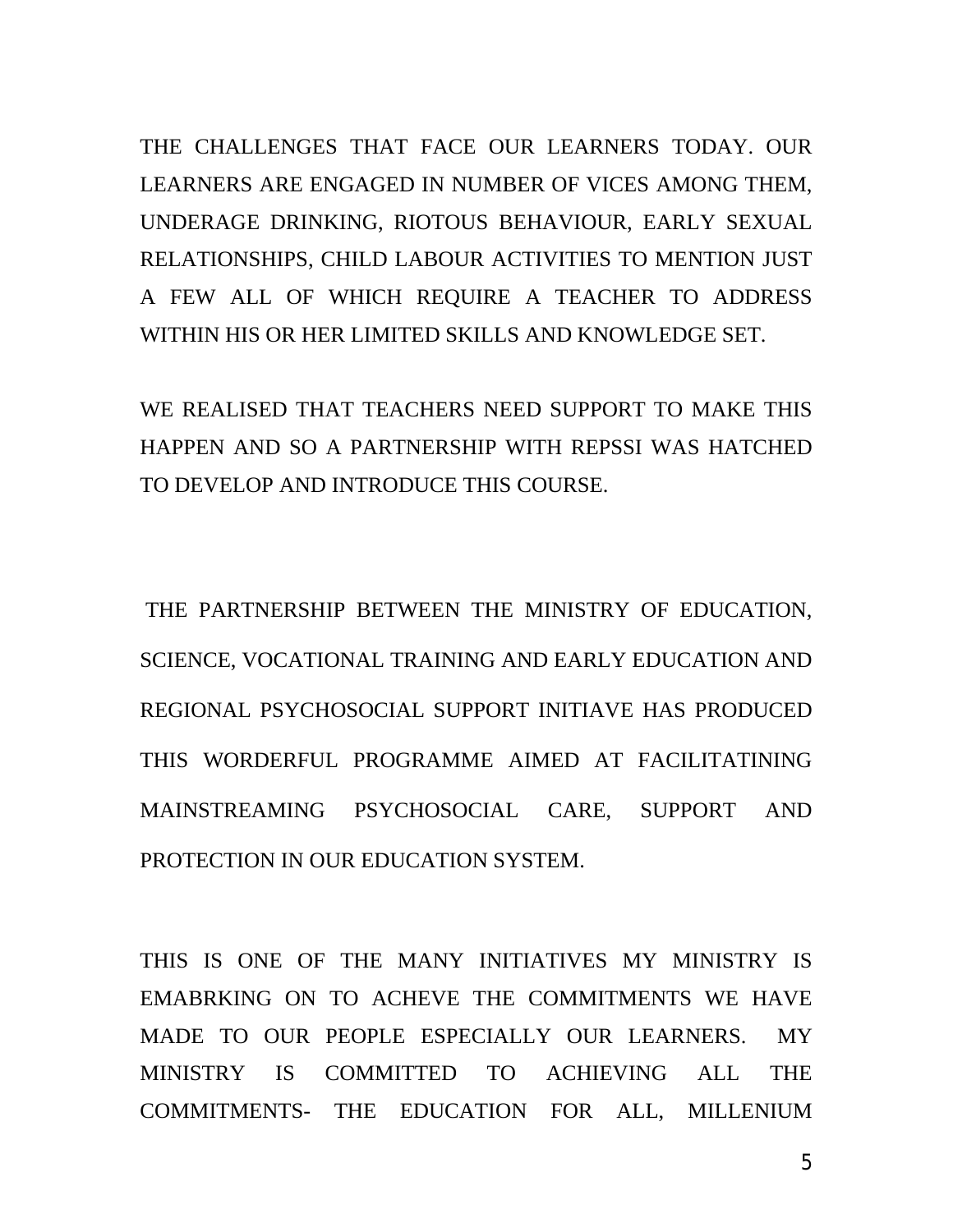DEVELOPMENT GOALS ON EDUCATION, THE SADC PROTOCAL ON EDUCATION THAT ESTABLISHED THE CARE AND SUPPORT FOR TEACHING AND LEARNING. ULTIMATELY IN AGREEMENT WITH THE CONVENTION ON THE RIGHTS OF THE CHILD ARTICLE 29, MY MINISTRY COMMITS TO:

"EDUCATION AIMED AT DEVELOPING THE CHILD'S PERSONALITY, TALENTS AND MENTAL AND PHYSICAL ABILITIES TO THE FULLEST EXTENT. EDUCATION THAT PREPARES THE CHILD FOR AN ACTIVE ADULT LIFE IN A FREE SOCIETY AND THAT SHALL FOSTER IN THE CHILD RESPECT FOR HIS OR HER PARENTS, FOR HIS OR HER OWN CULTURAL IDENTITY, LANGUAGE AND VALUES, AND FOR THE CULTURAL BACKGROUND AND VALUES OF OTHERS"

THIS LADIES AND GENTLEMEN IS THE ESSENCE OF THE COURSE. IT WAS DEVELOED TO HELP EACH SCHOOL LOOK FOR LOCAL SOLUTIONS TO THEIR PROBLEMS.

THE SIX MODULE COURSE IS DEVELOPED IN SUCH A WAY THAT IT FIRST HELPS TEACHERS DEAL WITH THEIR OWN ISSUES THAT KNOWS THEIR AREAS OF STRENGTH, WEAKNESS, AND SUPPPORT NETWORKS BEFORE THEY CAN DEAL WITH LEARNERS.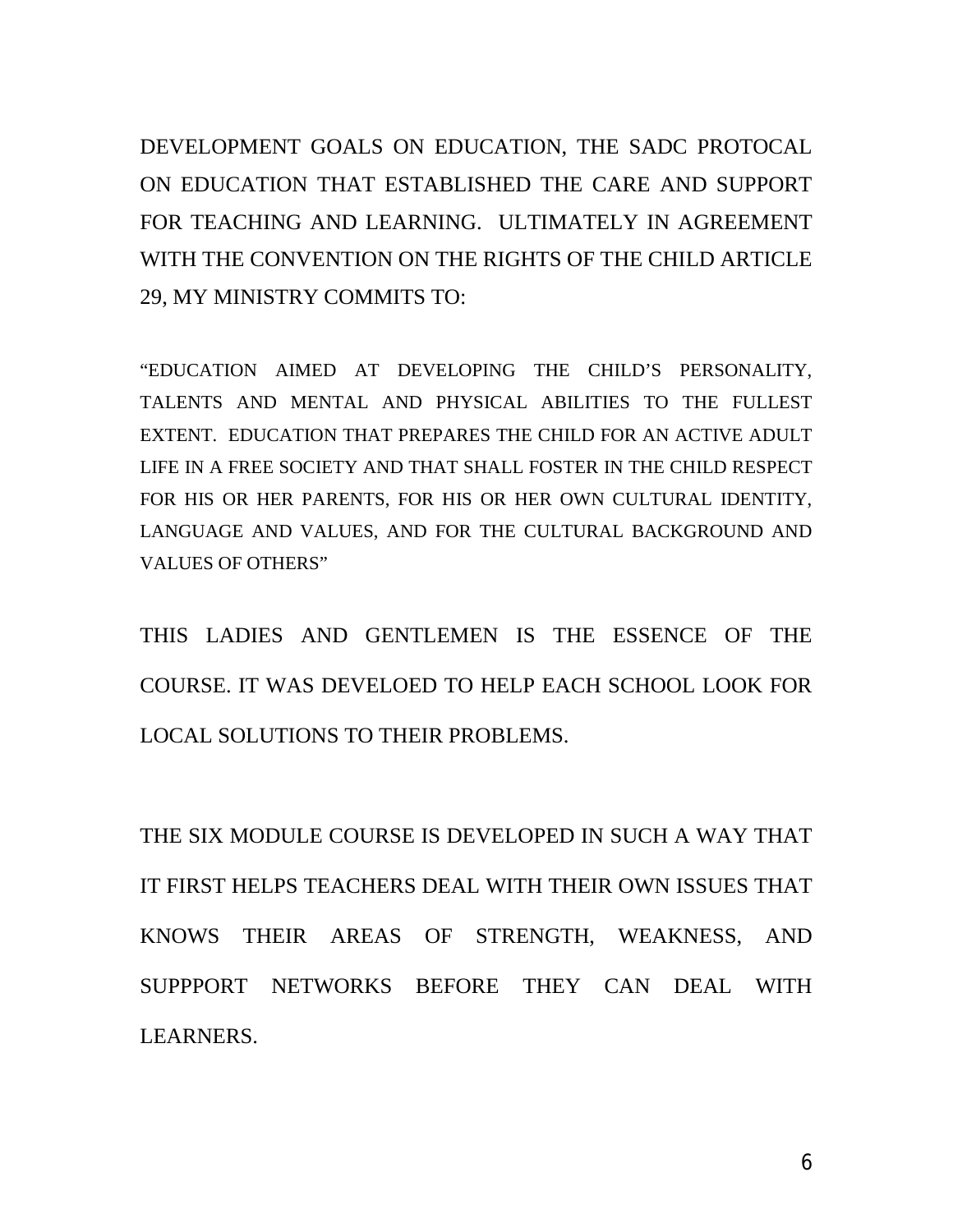IT ALSO LOOKS AT THE LEANER AS A UNIQUE INDIVIDUAL, WITH UNIQUE ABILITIES, CHALLENGES THAT SHOULD BE APPRECIATED, REINFORCED APPROPRIATELY, IT THEN LOOKS AT LEANERS AS A GROUP- A CLASS; AS A COLLECTIVE FORCE OF TALENT, SKILLS, ABILITIES THAT CAN BE TAPPED AND NURTURED. A CLASS IS VIEWED AS A COLLECTIVE FORCE THAT EVERY TEACHER CAN USE TO BUILD A FORMIDABLE LEARNING AND TEACHING EXPERIENCE. THE COURSE CHALLEGES TEACHERS TO KNOW THIS VALUE AND ARRANGE THEIR CLASS IN A WAY THAT BRINGS THAT ENERGY TO LIFE FOR EFFECTIVE TEACHING ON THIER PART BUT ALSO EFFECTIVE LEARNING ON THE PART OF THE LEARNERS.

THE COURSE ALSO ADDRESSES THE NEED TO BUILD AN ENBALING SCHOOL WIDE ENVIRONMENT THAT PROMOTES SAFETY, PROTECTION, CARE AND SUPPORT. THIS IS BY LOOKING AT THE SCHOOL BOTH AS A PHYSICAL AND SOCIAL SPACE. THE COURSE HAS A COMPONENT THAT HELP BUILD SCHOOL MANAGEMENT STYLES, DEVELOPMENT AND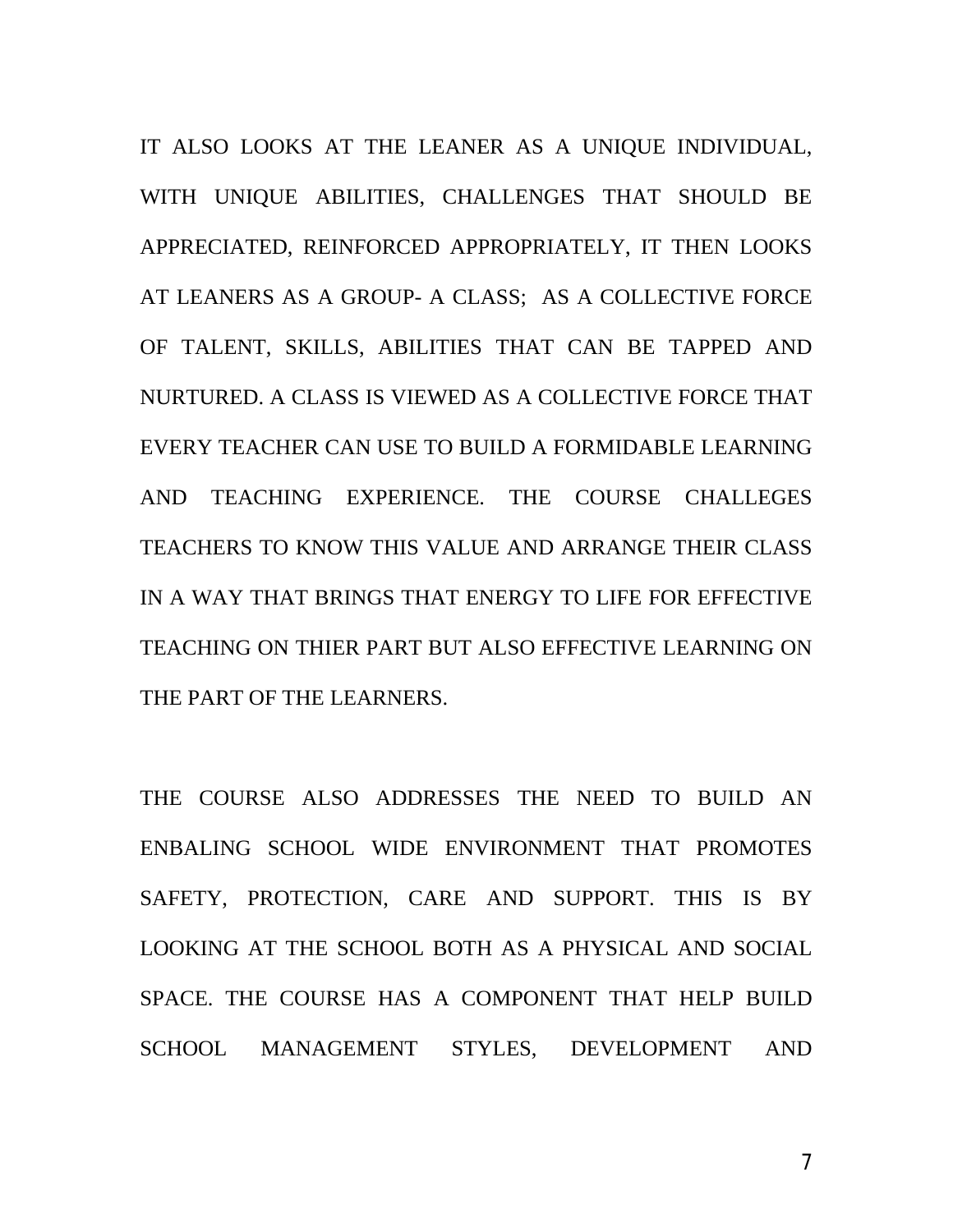ADAPTATION POLICIES THAT GOVERN THE OPEREATION OF SCHOOLS.

FINALLY THE COURSE LOOKS AT BRIDGING THE GAP THAT EXIST BETWEEN SCHOOLS AND COMMUNITIES BY WAY OF EQUIPING TEACHERS WITH TECHNIQUES AND SKILLS ON HOW TO ENHANCE SCHOOL-COMMUNITY PARTNERSHIPS.

AS WE CONSTRUCT NEW SCHOOLS AND REHABILIATE THE EXIXTING ONES, WE ARE DETERMINED TO PROVIDE FOR COUNSELLING ROOMS SO AS TO ENHANCE THE DELIVERY OF COUNSELLING TO LEANERS. WE ARE ALSO IN THE PROCESS OF TRANSFORMING THE POSITION OF GUIDANCE TEACHER TO THAT OF A SCHOOL COUNSELOR SO THAT THE LEANERS ARE BETTER SUPPORTED. THIS COURSE THEREFORE COMES AT THE RIGHT TIME WHEN WE ARE MAKING THIS TRANFORMATION.

I HAVE EVERY HOPE THEREFORE THAT OUR SCHOOLS WILL CHANGE THE WAY THEY CONDUCT BUSINESS AS WELL AS CHANGE THE WAY THEY INTERACT WITH OTHER COMMUNITY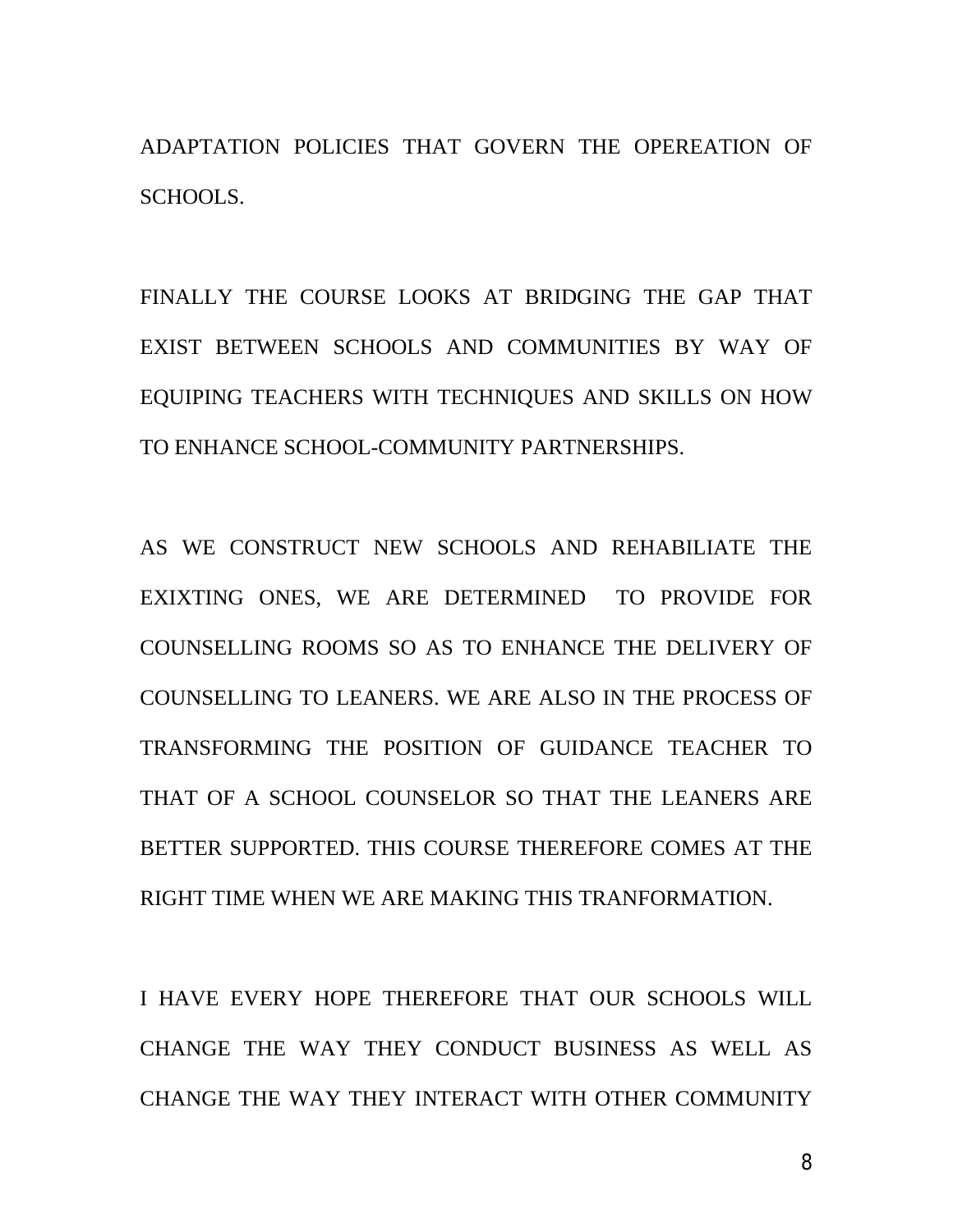STAKEHOLDERS SUCH AS CARE GIVERS, THE CHURCH, POLICE, SOCIAL WELFARE, TRADITIONAL LEADERS, CIVIC LEADERS, LOCAL BUSINESS PEOPLE AND MANY OTHERS.

REPSSI HAVE INVESTED OVER 25 MILLION KWACHA REBURSED (25 BILLION UNREBURSED) TO PILOT THIS COURSE IN 11 DISTRICTS:

- i. IN EASTERN PROVINCE LUNDAZI, KATETE, SINDA
- ii. LUSAKA PROVINCE CHILANGA, LUANGWA, KAFUE; AND
- iii. WESTERN PROVINCE KAOMA, LUAMPA, NKEYEMA, MONGU, LIMULUNGA.

THE PILOT INVOLVES THE TRAINING OF 1000 TEACHERS IN OVER 300 SCHOOLS. THE COURSE HAVE A VERY STRONG EVALUATION COMPONENT TO FACILIATE LEARNING THAT WILL INFORM FURTHER SCALING UP OF THE COURSE THROUGH OUT THE COUNTRY AS WELL AS INTEGRATING IT INTO PRE-SERVICE. THE EVALUATION STUDY WILL HELP US EXPORT THE TRAINING TO OTHER SADC COUNTRIES.

I THEREFORE, CALL UPON ALL OF YOU OUR STAKEHOLDERS-COOPERATING PARTNERS, NGOS WORKING IN SCHOOLS, BUSINESS COMMUNITIES TO TAKE INTEREST AND SUPPORT THE ROLLING OUT OF THIS COURSE TO ALL PARTS OF THE COUNTRY.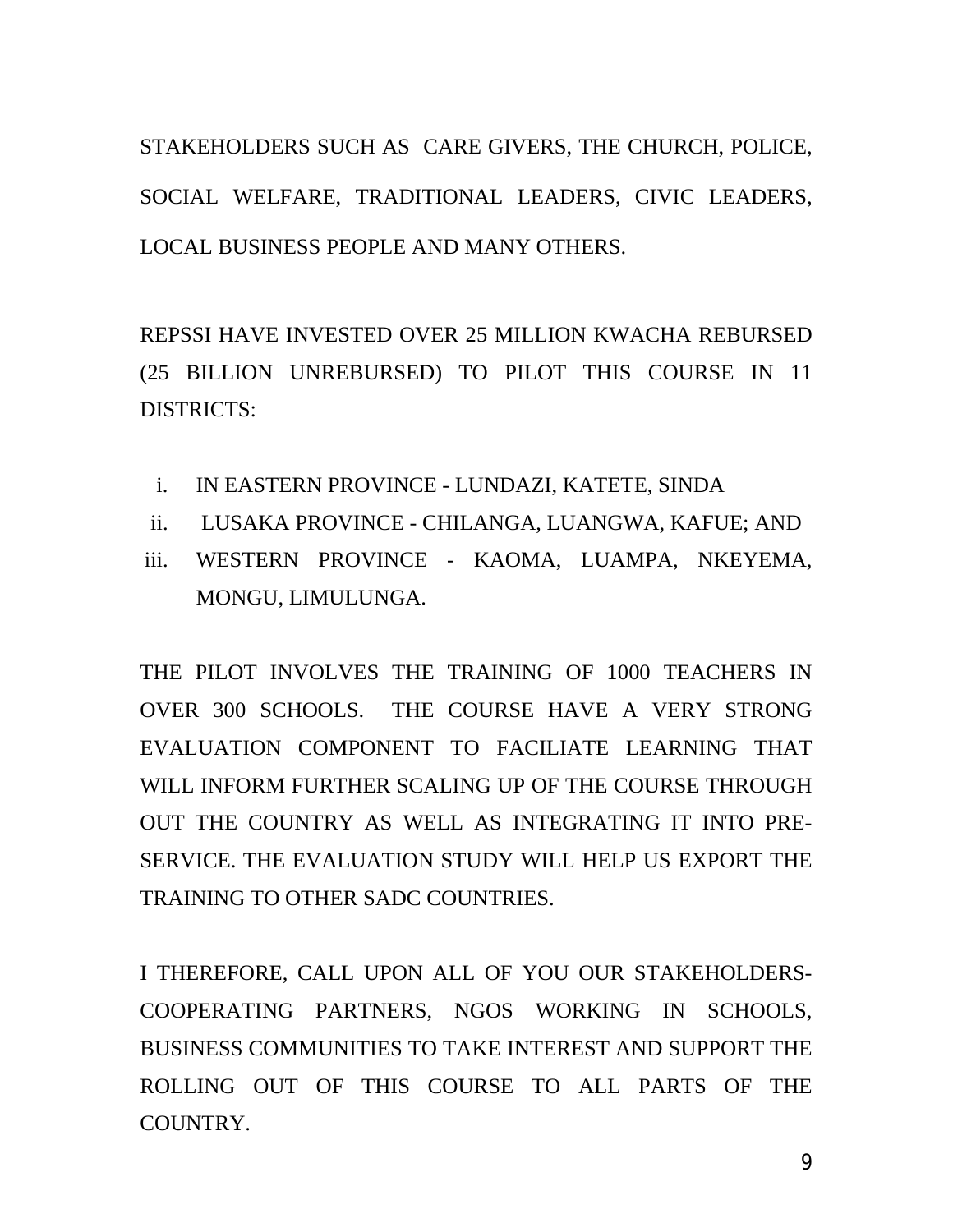I FURTHER IMPLORE ALL ORGANISATIONS WORKING TO THE EDUCATION SYSTEM IN ZAMBIA TO REDUCE ON DUPLICATING EFFORTS. INSTEAD OF EACH ORGANISATION TAKING ONE PROGRAMME AFTER ANOTHER, IT IS HIGH TIME WE BEGAN CONSOLIDATING WHAT IS GOING TO THE SCHOOLS SO THAT WE CAN STANDARDISE PRACTICES.

I FURTHER URGE ALL THE OFFICIALS AT THE MINISTRY OF EDUCATION, SCIENCE, VOCATIONAL TRAINING AND EARLY EDUCATION TO EMBRACE AND SUPPORT THESE PROGRAMMES. I AM EQUALLY URGING ALL THE DIRECTORATES TO COORDINATE THESE PROGRAMMES WELL SO THAT WE HAVE A WELL PACKAGED WAY OF RESPONDING.

THEREFORE LADIES AND GENTLEMEN, IT IS WITH GREAT HONOUR AND PRIVILEDGE THAT I LAUNCH THE TEACHER DIPLOMA IN PSYCHOSOCIAL CARE, SUPPORT AND PROTECTION. THIS COURSE IS BEING DELIVERED BY CHALIMBANA UNIVERSITY (FORMERLY NATIONAL IN-SERVICE TEACHER'S COLLEGE) IN COLLABORATIONS WITH CHIPATA AND MONGU COLLEGES OF EDUCATION. AS THE PROGRAMME GROWS, IT SHALL BE INTRODUCED IN ALL THE COLLEGES AND UNIVERSITIES AND WILL LATER BE UP GRADED TO A DEGREE